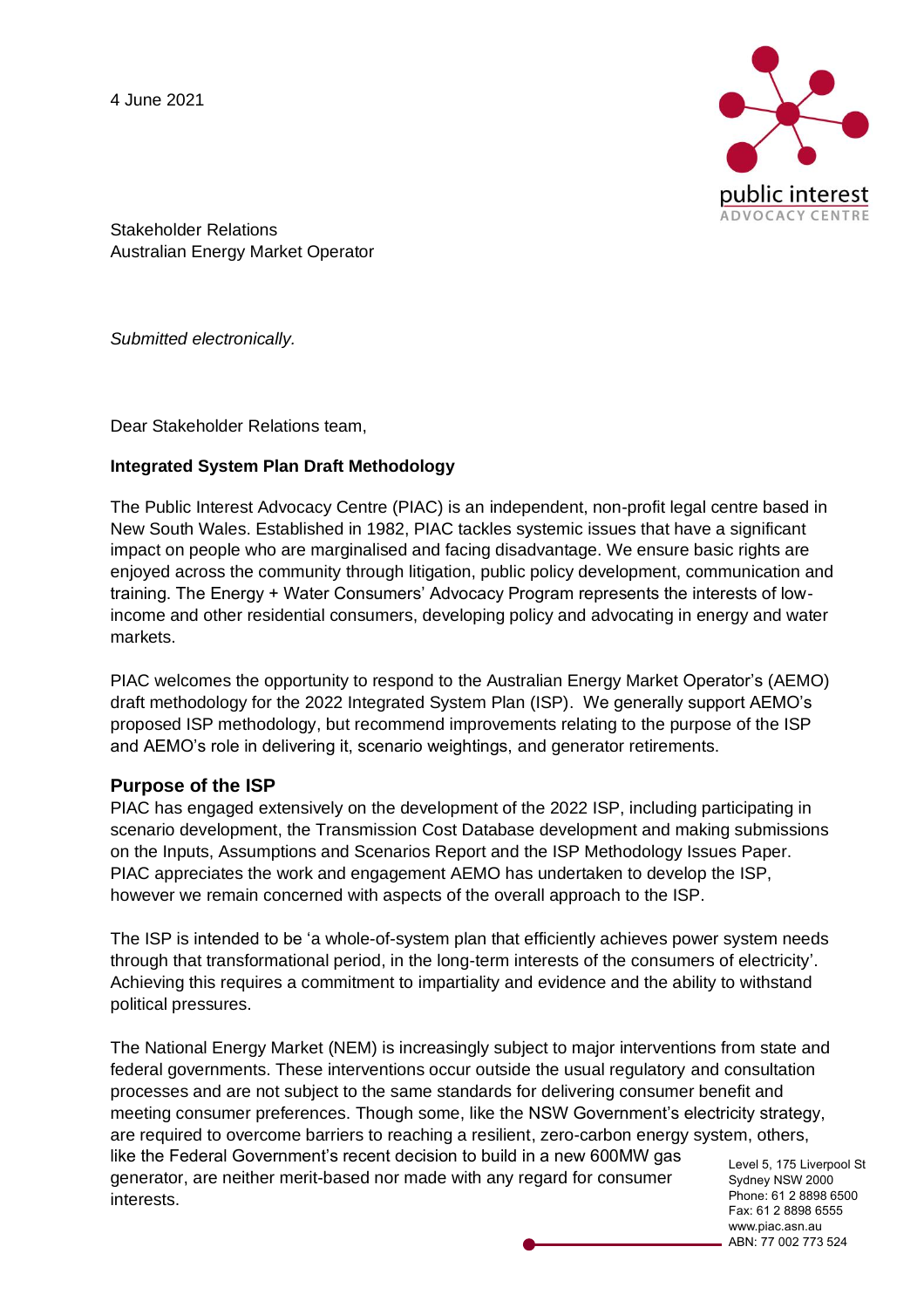As these interventions become more frequent and material, PIAC is concerned they will lead to private investment abandoning the market, notionally competitive businesses being compensated for risks and losses, regulators losing their power and authority, and the costs to meet political goals being pushed onto consumers.

As it did in dropping the gas-fired recovery scenario, AEMO should seek to uphold the long-term interest of consumers against interventions where, like the Federal Government's gas generator, they are not in the consumer interest. It should ensure its development of the ISP – the inputs, assumptions and scenarios and the methodology – do not take as given government projects or plans that are uncommitted and/or unlikely, irrespective of their political popularity. AEMO's analysis should reveal, rather than cloud, the cost to consumers of NEM interventions, with counterfactuals including baselines, scenarios and sensitivities that are absent of interventions.

In doing this AEMO can demonstrate what the development of the energy system will look like if it is truly in the long-term interest of consumers, rather than what it looks like if interventions that defy the public and consumer interest continue unabated.

# **Scenario weightings**

PIAC supports AEMO's proposed use of the Delphi technique to determine scenario weightings. The Delphi technique will ensure a level of transparency to the scenario weightings determining process and provides an opportunity for a range of opinions to inform the weightings. For this process to be in the long-term interests of consumers, a range of consumer voices should be present on the Delphi panel. At a minimum, voices of residential, business and commercial consumers should be on the panel, with representatives of types of consumer within those categories also beneficial. AEMO should avoid appointing panellists who have commercial interests in certain scenarios coming to pass.

## **Early generator retirements**

AEMO proposes it will only consider generator unit retirements in the period beyond any NEM or jurisdictional notice of closure regulations and earlier retirement of a unit will not be considered if that unit has reported its closure date.

PIAC does not consider this approach reflects the reality of the likely pace of coal generation retirement in the coming decade. Recent studies have found coal plants may be forced to retire earlier than anticipated and/or stated due to the influx of new low-cost renewable generation.<sup>1</sup> Increasingly bold emissions reduction targets will also likely push coal generators out of the market earlier than anticipated.

We recommend AEMO assume generators may exit the market well before their intended closure date.

## **Hydrogen**

Production and use of hydrogen as a residential or commercial fuel source is still largely nonexistent globally. As such, assumptions around how and to what extent it will be used and how it will be produced are a speculative and risky. AEMO should reflect this uncertainty in all aspects of its treatment of hydrogen in ISP modelling.

While much is uncertain about the future economics of Hydrogen production, supply and integration, it may require considerable new transmission infrastructure if electrolysers are grid-

<sup>1</sup> IEEFA and Green Energy Markets, 2021. *Fast Erosion of Coal Plant Profits in the National Electricity Market.* [https://ieefa.org/wp-content/uploads/2021/02/Coal-Plant-Profitability-Is-](https://ieefa.org/wp-content/uploads/2021/02/Coal-Plant-Profitability-Is-Eroding_February-2021.pdf)[Eroding\\_February-2021.pdf](https://ieefa.org/wp-content/uploads/2021/02/Coal-Plant-Profitability-Is-Eroding_February-2021.pdf)